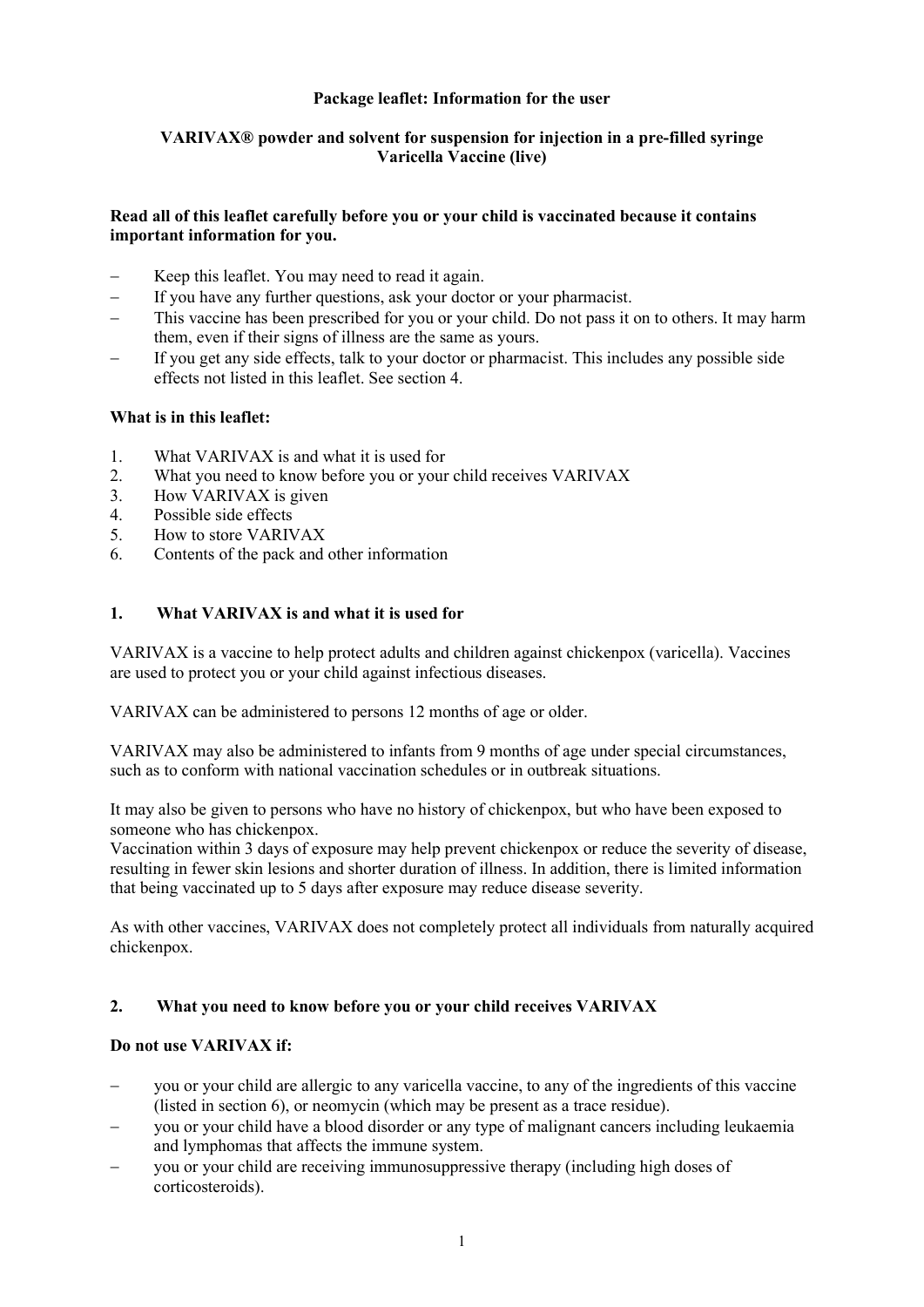- − you or your child have any illness (such as Human Immunodeficiency Virus (HIV) or Acquired Immunodeficiency Syndrome (AIDS)) or take any medicine that weakens the immune system. Whether you or your child receives the vaccine will depend upon the level of your immune defences.
- − you or your child have a family member born with immunodeficiency, or there is a family history of immunodeficiency.
- you or your child have active untreated tuberculosis.
- you or your child have a temperature higher than 38.5°C; however, low-grade fever itself is not a reason not to be vaccinated.
- − you are pregnant. In addition, pregnancy should be avoided for 1 month after vaccination.

# **Warnings and precautions:**

In rare circumstances, it is possible to catch chickenpox, including severe chickenpox, from a person who has been vaccinated with VARIVAX. This may occur in persons who have not previously been vaccinated or had chickenpox, as well as persons who fall into one of the following categories:

- individuals with a weakened immune system.
- − pregnant women who have never had chickenpox.
- newborn babies whose mothers have never had chickenpox.

Whenever possible, individuals who have been vaccinated with VARIVAX should attempt to avoid close contact, for up to 6 weeks following the vaccination, with anyone who falls into one of the categories above. Tell your doctor if there is anyone who falls into one of the categories above and is expected to be in close contact with the person being vaccinated.

Talk to your doctor or pharmacist before you or your child receive VARIVAX:

− if you or your child have a weakened immune system (such as HIV infection). You or your child should be closely monitored as the response to the vaccine may not be sufficient to ensure protection against the illness (see section 2 "Do not use VARIVAX if").

## **Other medicines (or other vaccines) and VARIVAX:**

Tell your doctor or pharmacist if you or your child are taking or have recently taken any other medicines (or other vaccines).

If any type of vaccine is due to be given at the same time as VARIVAX, your doctor or health care professional will advise you whether this can be given or not. VARIVAX may be given at the same time as the following routine childhood vaccinations: measles, mumps and rubella vaccine (MMR), vaccines against Haemophilus influenza type b, hepatitis B, diphtheria, tetanus, pertussis (whooping cough) and polio vaccine that is given by mouth.

Vaccination should be deferred for at least 5 months after any blood or plasma transfusions, or administration of normal human immune globulin (a sterile solution of naturally produced antibodies taken from donated human blood) or varicella zoster immune globulin (VZIG) have been given.

Following vaccination with VARIVAX, you or your child should not receive any immune globulin, including VZIG, for 1 month thereafter unless your doctor decides it is necessary.

Vaccine recipients should avoid products that contain aspirin (salicylates) for 6 weeks after vaccination with VARIVAX as this may cause a serious condition called Reye syndrome which can affect all your body organs.

# **Pregnancy and breast-feeding**

VARIVAX should not be administered to pregnant women.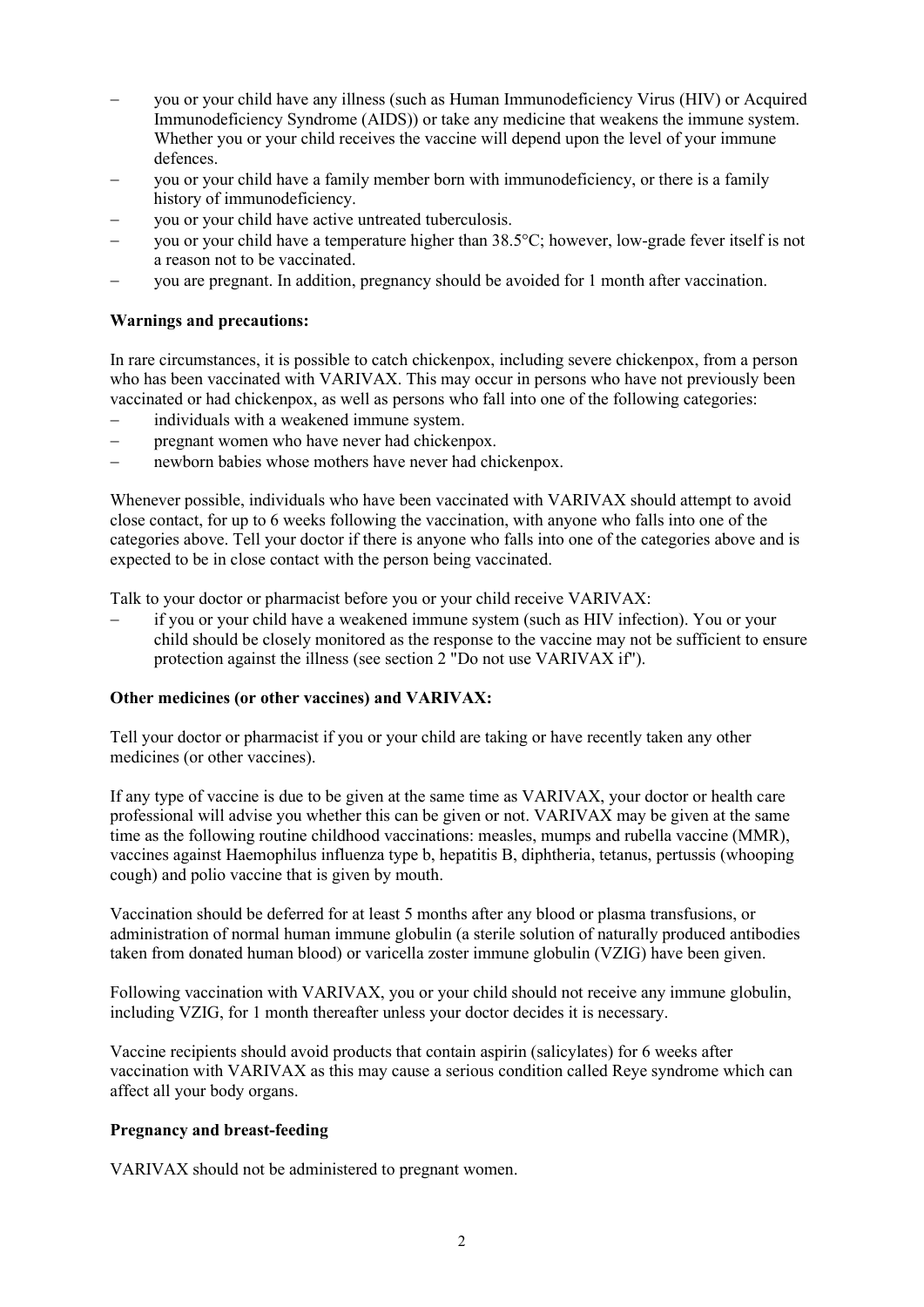If you are pregnant or breast-feeding, think you may be pregnant or are planning to have a baby, ask your doctor or pharmacist for advice before the vaccination is given. Also, it is important that you do not become pregnant within one month after having the vaccine. During this time you should use an effective method of birth control to avoid pregnancy.

Inform your doctor if you are breast-feeding or if you intend to breast-feed. Your doctor will decide if you should receive VARIVAX.

# **Driving and using machines**

There is no information to suggest that VARIVAX will affect your ability to drive or use machines.

# **VARIVAX contains sodium**

This medicine contains less than 1 mmol sodium (23 mg) per dose, that is to say essentially 'sodiumfree'.

# **VARIVAX contains potassium**

This medicine contains less than 1 mmol potassium (39 mg) per dose, that is to say essentially 'potassium-free'.

# **3. How to use VARIVAX**

VARIVAX will be administered by your doctor or health care professional.

VARIVAX is given by injection as follows:

- Infants from 9 months to 12 months of age: Under special circumstances (to conform with national vaccination schedules or in outbreaks of chickenpox), VARIVAX may be administered between 9 and 12 months of age. To ensure optimal protection against chickenpox, two doses of VARIVAX are needed and should be given at least three months apart.
- Children from 12 months to 12 years of age: To ensure optimal protection against chickenpox, two doses of VARIVAX should be given at least one month apart.
- Children from 12 months to 12 years of age with asymptomatic HIV: VARIVAX should be given as two doses by injection 12 weeks apart. Please ask your healthcare provider for more information.
- Teenagers 13 years of age and older and adults: VARIVAX is given as two doses by injection. The second dose should be given 4 to 8 weeks after the first dose.

The number and timing of doses should be determined by your doctor, using the official recommendations.

VARIVAX should not be given to children under 9 months of age.

VARIVAX should be injected into the muscle or under the skin either in the area of the outer thigh or of the upper arm. Usually for injections into the muscle, the thigh area is preferred in young children, whereas for older individuals, the upper arm area is the preferred injection site.

If you have a blood clotting disorder or low levels of platelets in your blood, the injection will be given under the skin.

Your doctor or health care professional will take care that VARIVAX is not injected into the bloodstream.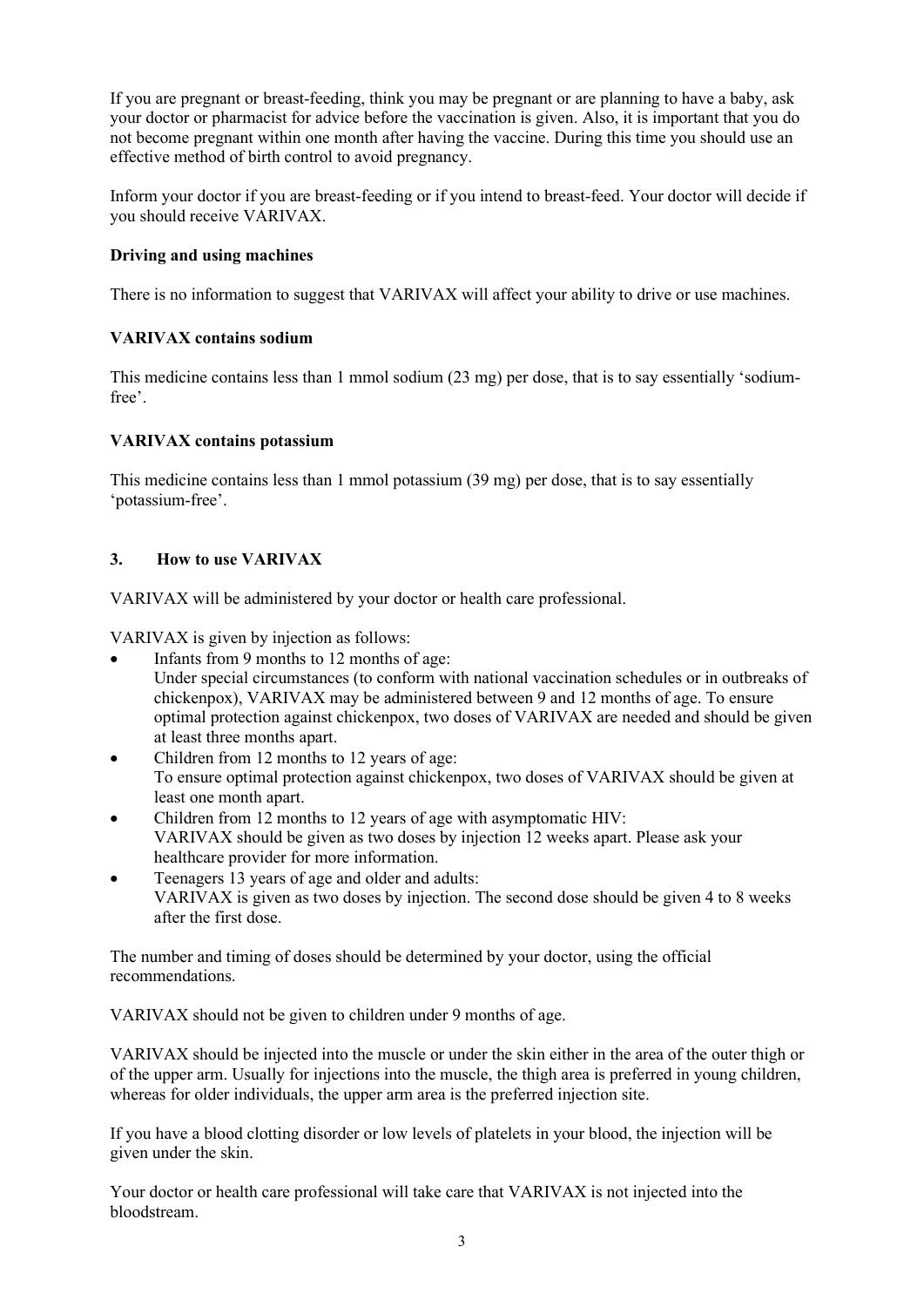# **If you use more VARIVAX than you should**

Overdose is very unlikely because the vaccine is provided in single dose vials and is given by a doctor or health care professional.

# **If you think you have missed a dose of VARIVAX**

Contact your doctor who will decide if a dose is required and when to give it.

# **4. Possible side effects**

Like all vaccines and medicines, this vaccine can cause side effects, although not everybody gets them.

Very rarely (reported in less than 1 in 10,000 people), a severe allergic reaction may occur with symptoms that may include facial swelling, low blood pressure, and difficulty breathing, with or without rash. These reactions often occur very soon after the injection. If any of these symptoms or other serious symptoms are noticed after vaccination, you must seek immediate medical attention.

Tell your doctor if you notice any of the following rare or very rare side effects:

- bruising or bleeding more easily than normal; red or purple, flat, pinhead spots under the skin, severe paleness
- severe skin rash (ulcers and blistering that may involve the eyes, mouth, and/or genitals; red, often itchy spots which start on the limbs and sometimes on the face and the rest of the body) (Stevens-Johnson syndrome; erythema multiforme)
- muscle weakness, abnormal sensations, tingling in the arms, legs, and upper body (Guillain-Barré syndrome)
- fever, feeling sick, vomiting, headache, stiff neck and sensitivity to light (meningitis)
- stroke
- seizures (fits) with or without a fever

The following side effects have been observed:

Very common reactions (*reported by more than 1 out of 10 people*) were:

- fever
- injection site redness of the skin, pain/sensitivity to touch/soreness, and swelling

Common reactions *(reported by less than 1 out of 10 but more than 1 out of 100 people)* were:

- upper respiratory tract infection (nose, throat, airway)
- irritability
- rash, measles-/rubella-/varicella-like rash
- injection site rash, itching at the injection site

Uncommon reactions *(reported by less than 1 out of 100 but more than 1 out of 1,000 people)* were:

- headache, drowsiness
- discharge and itching of the eyes with crusting of eyelids (conjunctivitis)
- cough, nasal congestion, chest congestion, runny nose, loss of appetite, flu
- upset stomach with vomiting, cramps, diarrhoea caused by a virus
- diarrhoea, vomiting (gastroenteritis)
- ear infection, sore throat
- crying, inability to sleep, sleep disorders
- varicella skin rash caused by virus (chicken pox), illness caused by a virus*,* inflammation of the skin, nappy rash, redness of the skin, sweat rash or prickly heat, hives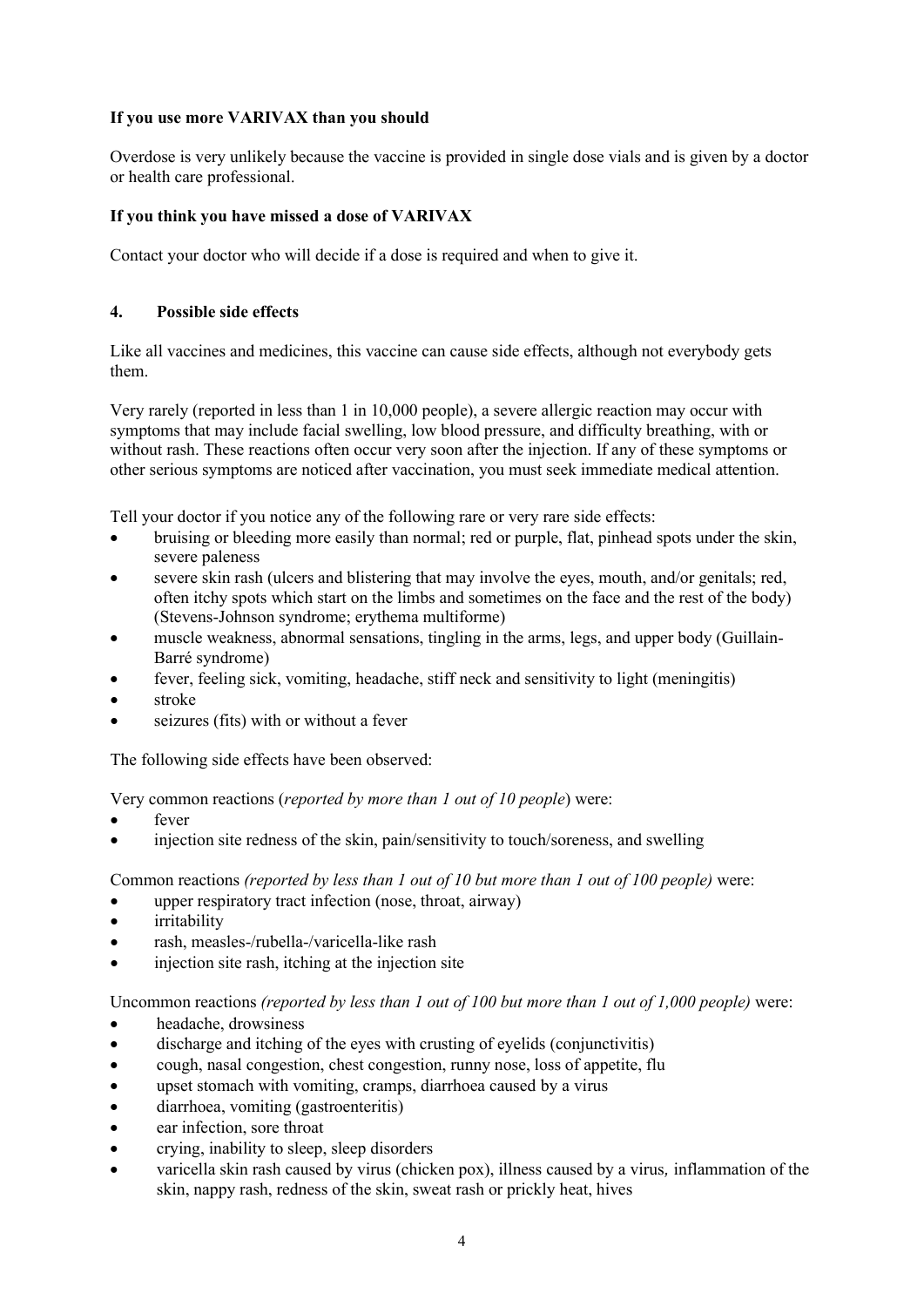• weakness/fatigue, generally feeling unwell, injection site reactions including hive-like rash, numbness, bleeding, bruising, hardened raised area of the skin, warm feeling, warm to touch

Rare reactions (*reported by less than 1 out of 1,000 people but more than 1 out of 10,000 people*) were:

- swollen glands, bruising or bleeding more easily than normal
- lack of emotion, nervousness, agitation, sleeping too much, abnormal dreams, changes in emotions, difficulty walking, seizures with a fever, shaking
- swelling of eyelid, irritation of eye
- ear pain
- feeling of fullness in the nose sometimes with throbbing ache and facial pressure or pain (sinusitis), sneezing, runny nose (rhinitis), congestion in the lung, bloody nose, wheezing, swelling of the tubes relating to the lungs (bronchitis), lung infection, severe lung infection with fever, chills, cough, congestion and shortness of breath (pneumonia)
- sore white patches in the mouth (fungal infection), flu-like illness, non-poisonous bite/sting
- stomach pain, upset stomach and feeling sick, excessive gas in the stomach, blood in the stool, mouth ulcer
- flushing, blisters, skin disorders and infections (including acne, bruising, cold sores, eczema, hives, measles, and sunburn)
- muscle/bone pain, aching muscles, pain of the hip, leg or neck, stiffness
- blood or fluid leaking from blood vessel
- injection site reactions including changes in skin colour, trauma, roughness/dryness, swollen lips

Side effects that have been reported during marketed use of VARIVAX include:

- illnesses affecting the nervous system (brain and/or spinal cord) such as sagging facial muscles and drooping eyelid on one side of the face (Bell's palsy), walking unsteadily, dizziness, tingling or numbness of the hands and feet, inflammation of the brain (encephalitis), inflammation of the coverings of the brain and spinal cord not caused by bacterial infection (aseptic meningitis)
- shingles, sore throat (pharyngitis), purple or red-brown spots visible through the skin (Henoch-Schönlein purpura), secondary bacterial infections of the skin and soft tissues including impetigo and cellulitis, chickenpox (varicella), aplastic anaemia, which may include bruising or bleeding more easily than normal; red or purple, flat, pinhead spots under the skin; severe paleness

### **Reporting of side effects**

If you get any side effects, talk to your doctor, pharmacist or nurse. This includes any possible side effects not listed in this leaflet. You can also report side effects directly via the Yellow Card Scheme at: www.mhra.gov.uk/yellowcard or search for MHRA Yellow Card in the Google Play or Apple App Store. By reporting side effects, you can help provide more information on the safety of this medicine.

### **5. How to store VARIVAX**

Keep this vaccine out of sight and reach of children.

Do not use this vaccine after the expiry date which is stated on the box after EXP. The expiry date refers to the last day of that month.

Store and transport refrigerated (2  $^{\circ}$ C – 8  $^{\circ}$ C). Do not freeze. Keep the vial in the outer carton in order to protect from light.

After reconstitution, the vaccine should be used immediately. However, the in-use stability has been demonstrated for 30 minutes between +20 °C and +25 °C.

Do not throw away any vaccines via wastewater or household waste. Ask your pharmacist how to throw away vaccines you no longer use. These measures will help to protect the environment.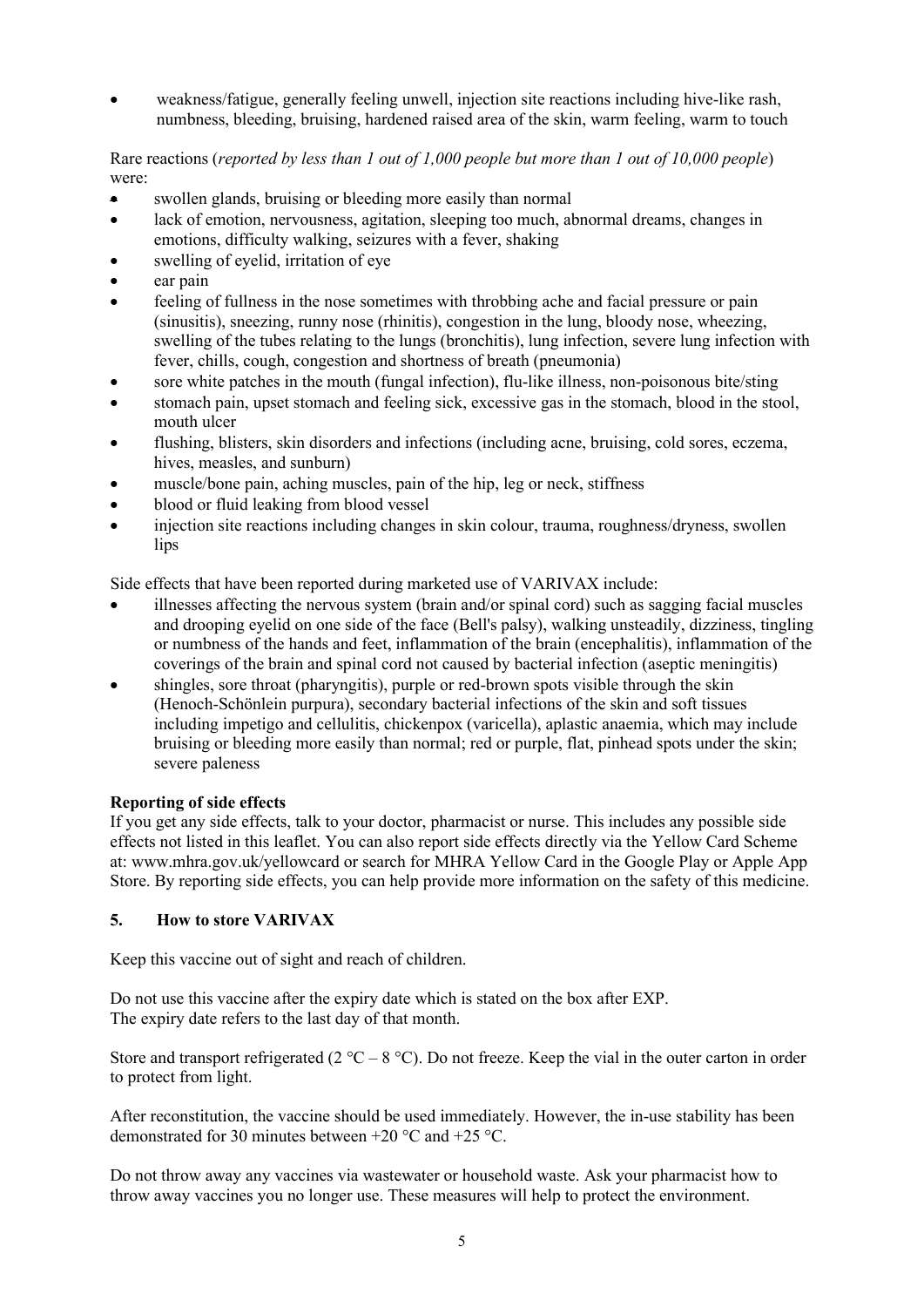# **6. Contents of the pack and other information**

## **What VARIVAX contains**

**The active ingredient is**: live attenuated varicella virus (Oka/Merck strain) (produced in MRC-5 human diploid cells).

Each 0.5 mL dose of reconstituted vaccine contains: a minimum of 1,350 PFU (plaque forming units) of varicella virus (Oka/Merck strain).

### **The other ingredients are**:

### *Powder*:

Sucrose, hydrolysed gelatin, urea, sodium chloride, monosodium L-glutamate, anhydrous disodium phosphate, potassium dihydrogen phosphate and potassium chloride.

Residual components in trace quantities: neomycin.

*Solvent***:** Water for injections

# **What VARIVAX looks like and contents of pack**

Pharmaceutical form: powder and solvent for suspension for injection.

The vaccine consists of a white to off-white powder in a vial and a clear colourless liquid solvent in a pre-filled syringe. The product is available in packs of one or 10 doses.

The solvent provided is a pre-filled syringe of water for injections. The secondary packaging may also contain 2 separate needles.

Not all pack sizes may be marketed.

### **Marketing Authorisation Holder and Manufacturer**

### **Holder of the Marketing Authorisation**:

Merck Sharp & Dohme (UK) Limited 120 Moorgate London EC2M 6UR UK

### **Manufacturer Responsible for Batch Release**

Merck Sharp & Dohme B.V. Waarderweg 39 2031 BN Haarlem The Netherlands

# **This medicine is authorised in the Member States of the European Economic Area, in the United Kingdom (Northern Ireland) and Great Britain under the following names:**

### VARIVAX

België/Belgique/Belgien; България; Česká republika; Danmark; Deutschland; Eesti; Ελλάδα; España; France; Hrvatska; Ireland; Ísland; Italia; Kύπρος; Latvija; Lietuva; Luxembourg/Luxemburg; Magyarország; Malta; Norge; Österreich; Polska; Portugal; România; Slovenija; Slovenská republika; Suomi/Finland; Sverige; United Kingdom (Northern Ireland), Great Britain